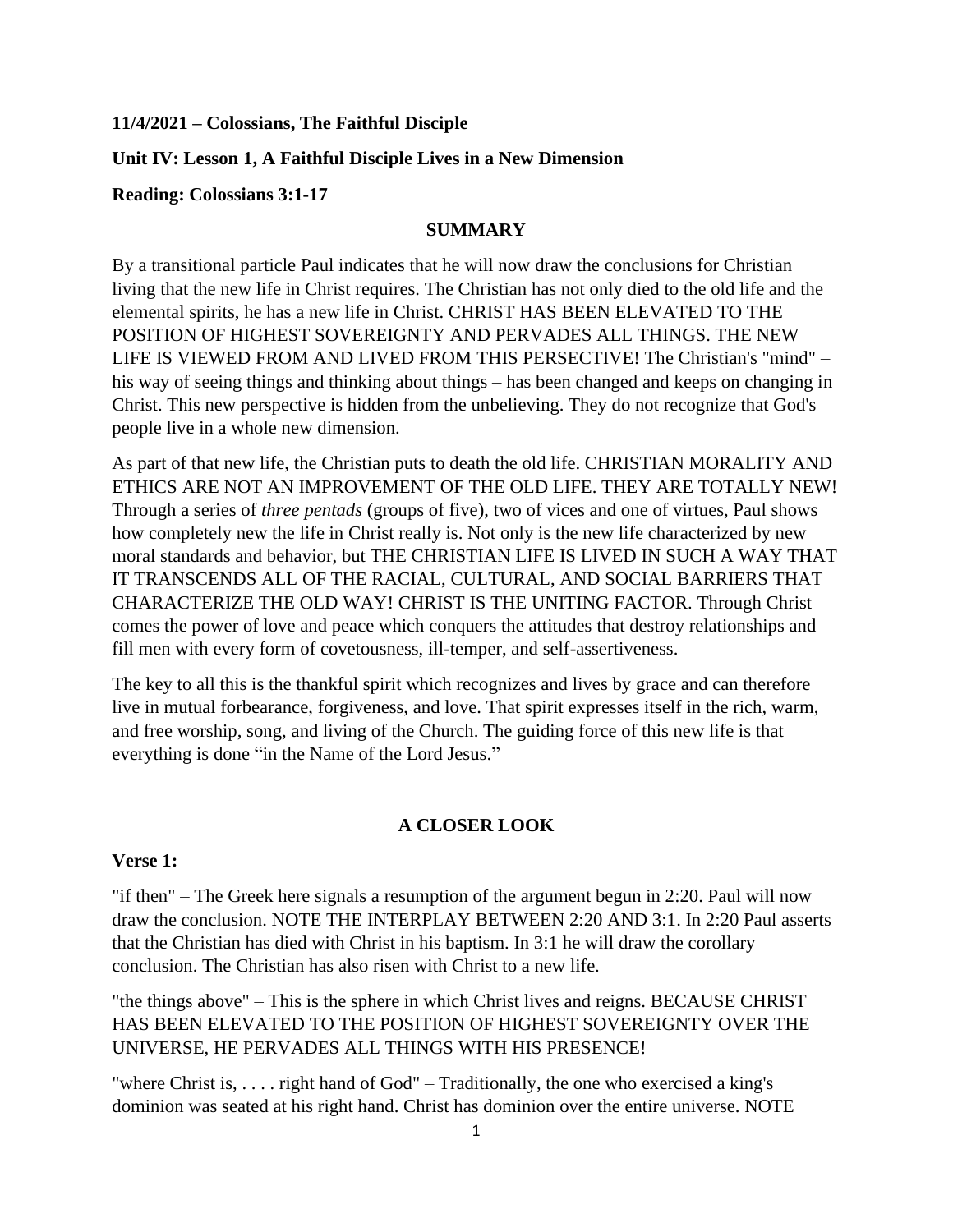THAT ALL CHRISTIAN MORALITY IN THE NEW TESTAMENT IS ALWAYS BASED ON GOD'S ACTION IN CHRIST. BELIEVERS HAVE NO LIFE OF THEIR OWN. THEIR LIFE IS THE LIFE OF CHRIST, MAINTAINED BY CHRIST HIMSELF AS THE EXECUTOR OF GOD'S POWER.

### **Verse 2:**

"set your minds" – The verb here and in verse one (seek . . . . set your mind) are both present tense, indicating a continuing attitude. We might translate, "keep on seeking . . . keep on setting your mind . . . . " Paul is saying that THE COLOSSIANS SHOULD NOT LET THEIR AMBITIONS BE EARTH-BOUND, SET ON THINGS THAT ARE TRANSITORY. LOOK AT LIFE FROM THE EXALTED POSITION OF CHRIST'S RIGHT HAND AND JUDGE EVERYTHING FROM THE POINT OF VIEW OF THAT NEW CREATION TO WHICH YOU NOW BELONG!

### **Verses 3-4:**

"You have died " – What Paul means is that the Colossians have died to the old life, the old age, and all the old standards that prevail under sin.

"your life is hid with Christ in God" – The believer' s life is secure because his new life in Christ, NOT VISIBLE TO THE CHILDREN OF THIS WORLD ("hid"), belongs to and is maintained by Christ and through Him by the Father. HERE IS A MAIN TENET OF NEW TESTAMENT THEOLOGY. TWO AGES EXIST SIDE-BY-SIDE. THE OLD AGE UNDER SIN AND DEATH (and the elemental powers and spirits) AND THE NEW AGE IN JESUS CHRIST. OUR NEW LIFE WILL BE MANIFESTED WHEN THE GLORY OF CHRIST IS MANIFESTED ON THE LAST DAY. UNTIL THEN, IT IS "HIDDEN."

Compare Philippians 1:21, 3:20, I John 3:2.

### **Verse 5:**

"therefore . . . . " – As in almost all of the Pauline letters, the application of the great things God has done in Christ begins with a solid "Therefore . . . . " Compare Romans 12:1, Ephesians 4:1. CHRISTIAN MORALITY AND ETHICS ARE ALWAYS BASED ON GOD'S ACTION IN CHRIST AND ARE THEREFORE NOT ACHIEVEMENT BUT RESPONSE!

"put to death" – This is far more radical than what the heretical teacher was proposing. THE CHRISTIAN LIFE IS NOT AN IMPROVEMENT ON THE OLD LIFE. THE OLD LIFE MUST BE COMPLETELY DESTROYED AND REPLACED WITH A NEW LIFE!

#### **Verses 5, 8, 12:**

Note how Paul lists the vices and the virtues. He uses three *pentads* (groups of five). Paul is probably imitating a practice of Greek moralists who commonly listed virtues and vices in groups of five. The first pentad is in verse 5 and contains the gross sins of appetite. The second is in verse 8 and concerns particularly the sins of temper and tongue. The pentad of virtues is in verse 12 and is really a summary of social virtues as the Christian relates to others.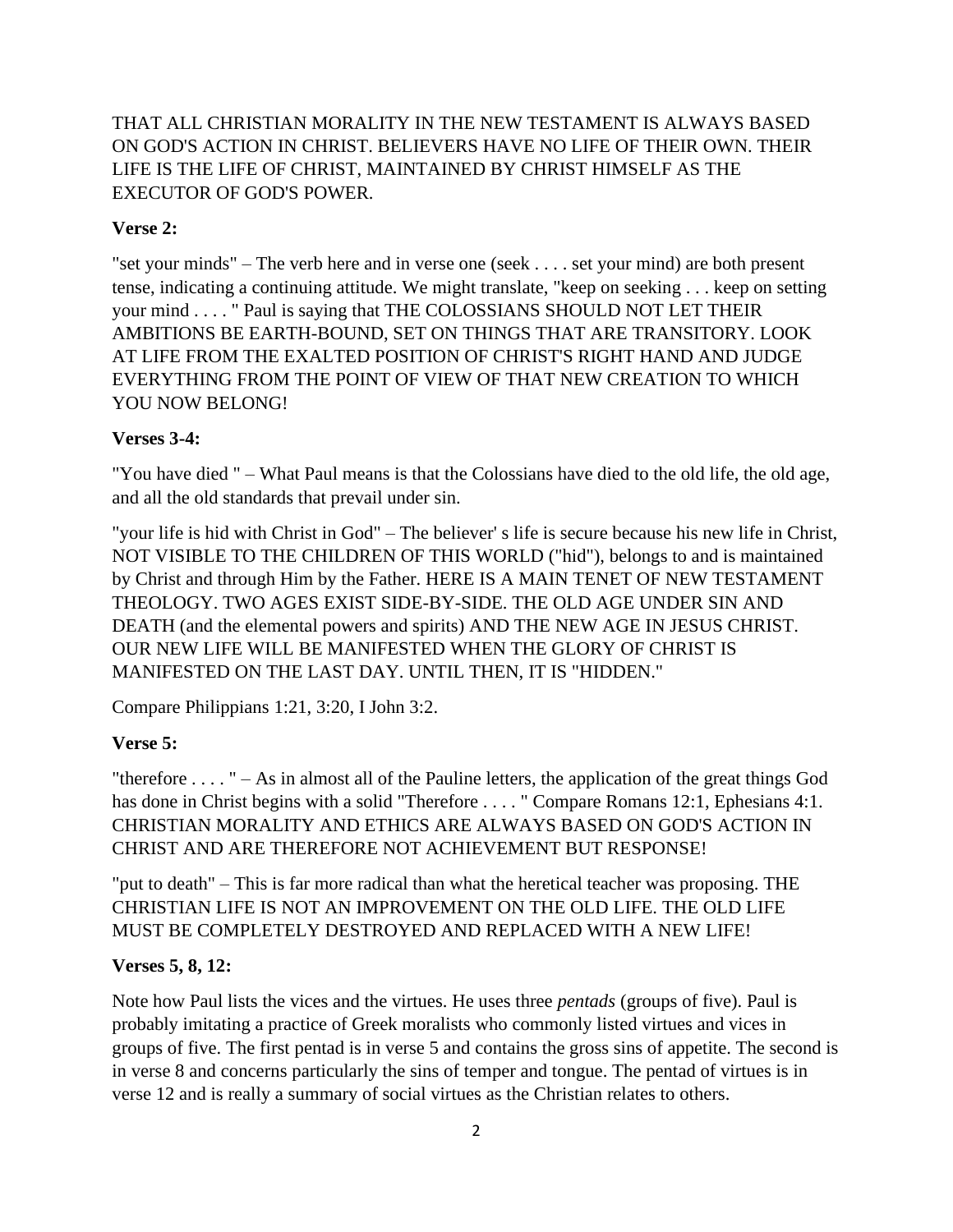### **Verse 5:**

"fornication" – This is often the first vice on the list (Rom. 1:24, Gal. 5:19) after idolatry itself because it severs so completely from Christ.

"passion and evil desire" – This is the kind of person who is a slave to his passions and driven by the desire for the wrong things.

"covetousness, which is idolatry" – The Jewish rabbis and Stoic moralists both regarded covetousness as the fountainhead of evil. COVETOUSNESS IS IDOLATRY BECAUSE IT MEANS SETTING OUR AFFECTIONS ON EARTHLY THINGS RATHER THAN THE THINGS ABOVE.

### **Verses 6:**

"wrath of God" – This is not an emotion in God as the English might suggest. It means the day of judgment. Romans 1:18-32 gives us a picture of God's wrath at work, giving men up to what they are without Him and to the inevitable dissolution of life that follows.

### **Verse 7:**

"you lived in them" – When the Colossians had their minds set on the sphere of visible things as pagans, they, too, were under the wrath of God.

### **Verse 8:**

"put them all away" – This phrase suggests the discarding of an old garment. The contrast is with verse 12 "put on." The pentad in verse eight matches the one in verse 12.

"anger, wrath" – The first suggests a sudden flame of fury, the second is a continuing, settled attitude.

"malice" – The desire to harm one's neighbor is what's meant.

"slander and foul talk" – Slander means "reviling someone." "Foul talk" here means "loud abuse" rather than dirty jokes.

ALL OF THE VICES IN THIS VERSE FLOW FROM A BITTER AND VENGEFUL SPIRIT AND DISPOSITION TOWARD OTHERS.

### **Verses 9-10:**

"put off" – The verb here is the same word in 2:15 for "disarmed" and indicates a note of victory won over sinful habits. THE CHRISTIAN IS AT WAR – BUT FIRST OF ALL WITH HIS OWN HABITS!

"new nature . . . . renewed" – The Christian life is anything but static. It is a "growing into" the new nature created by Christ and given to us. Martin Luther once described the Christian life as *"ein ewiges Werden"* – an eternal becoming.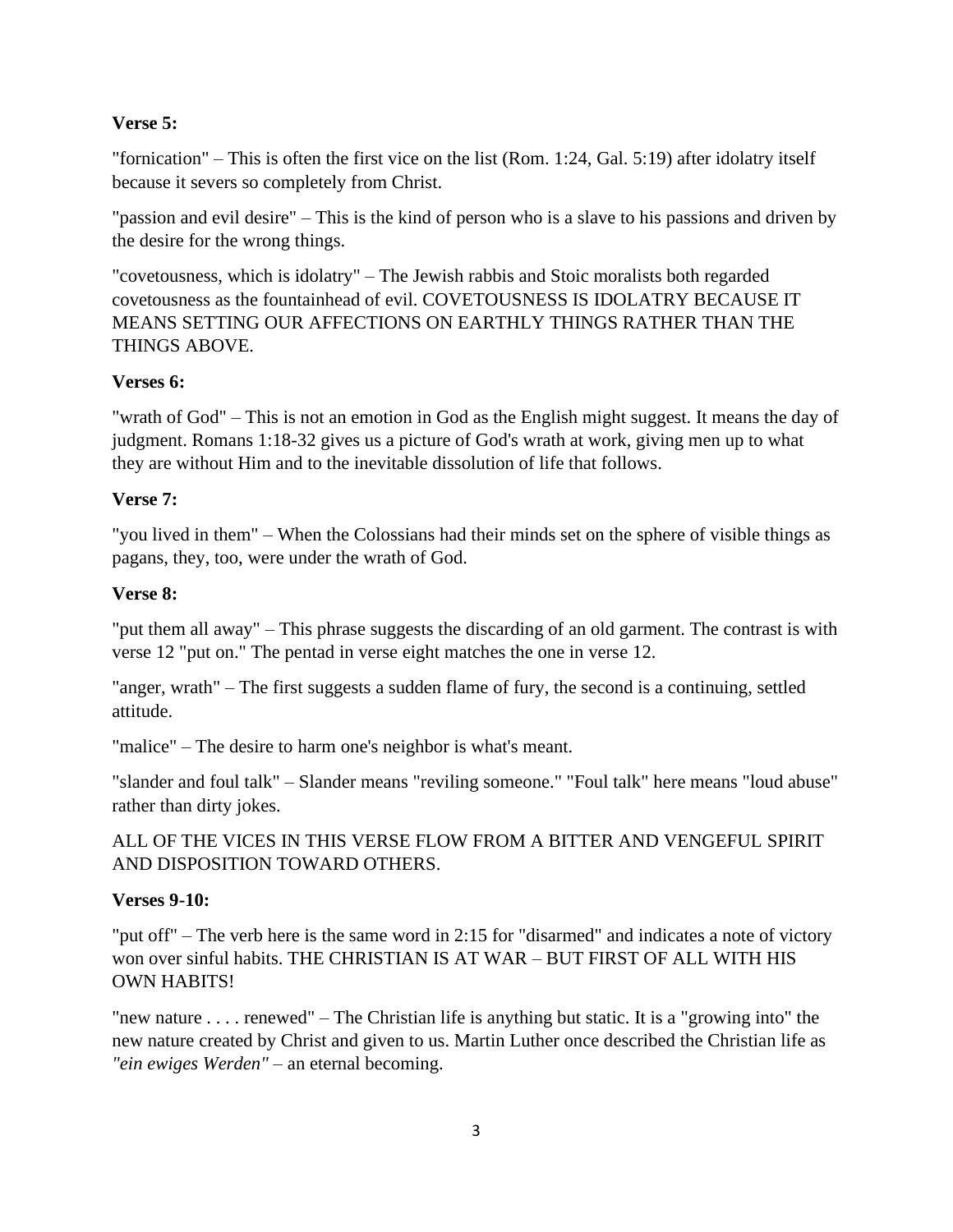"image of its creator" – This phrase draws on Genesis 1. As man was created in the image of God and that image was effaced by sin, so in Christ the image is being restored. NOTE AGAIN THAT CHRIST IS THE MEASURE OF THE NEW MAN!

# **Verse 11:**

This is a glorious verse! All the barriers of racial ("Greek and Jew"), cultural ("barbarian, Scythian"), and social ("slave, free man") come down in Christ. For "Christ is all" (absolute preeminence) and "in all" (Christ dwells in all believers).

NOTE: THIS VERSE EXPLAINS WHY JESUS BEGAN NO SOCIAL REVOLUTIONS, WHY OUR LORD ENLISTED NO ARMIES TO DEFEAT HIS ENEMIES, WHY ST. PAUL SENT THE SLAVE ONESIMUS BACK TO PHILEMON. THE CULTURE IS NOT THE ENEMY, THE SOCIAL STRUCTURE IS NOT THE ENEMY, OTHER PEOPLE ARE NOT THE ENEMY. SIN AND THE POWERS OF EVIL ARE THE ENEMY! THIS IS THE PERFECT EXAMPLE OF THE MIND "SET ON THINGS ABOVE" – VIEWING LIFE FROM GOD'S PERSPECTIVE WHERE NONE OF THESE HUMAN DISTINCTIONS MATTER ANY LONGER!

# **Verse 12:**

"Put on" – Paul now picks up the other half of his metaphor. If the Christian has "put off" the works of the flesh, what shall he wear? A new pentad appears in this verse.

"chosen ones, holy and beloved" – ALL THREE OF THESE TERMS ARE APPLIED TO ISRAEL IN THE OLD TESTAMENT. THE CHURCH IS THE NEW ISRAEL, THE NEW PEOPLE OF GOD!

"Compassion, kindness, lowliness, meekness, patience" – Against the bad temper and selfassertiveness of the pagan Paul lists the social virtues which reflect the Christian's relationship to others.

"compassion" – Literally the word means "heart of pity." Mercy is not our normal disposition!

"kindness" – The word means one who regards his neighbor's welfare as being as dear as his own.

"lowliness" – The idea is humility. THIS WAS REGARDED AS WEAKNESS IN THE ANCIENT WORLD. Christian humility springs from the recognition of our creatureliness. We are all created by the one God.

"meekness" – This is the person so totally dependent on God that he is angered only by what angers God but is never angered at the wrong time or at the wrong things.

"patience" – This is the person who never gives up on people in their foolishness, insults, bitterness, and ill-treatment of others.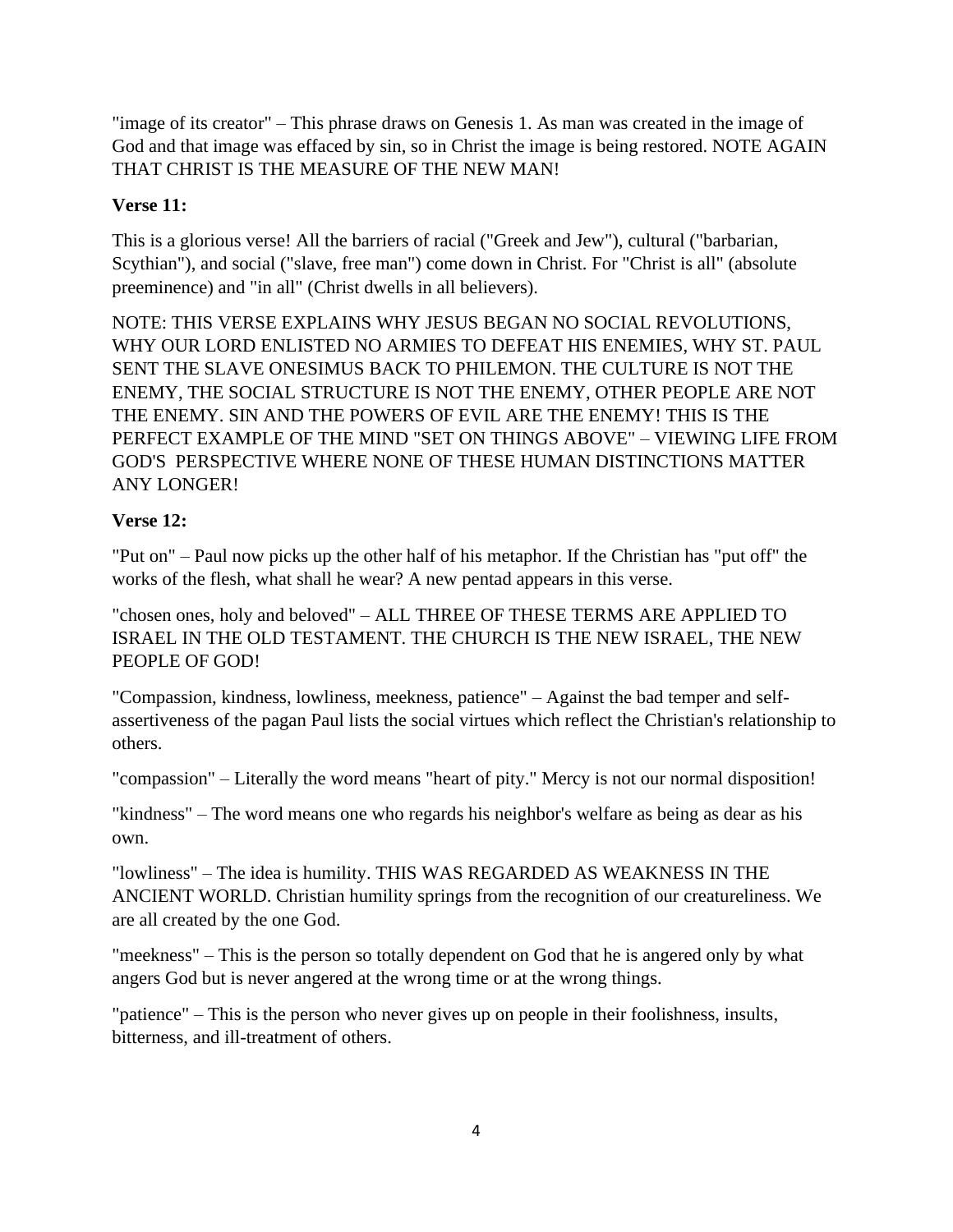### **Verse 13:**

"forbearing one another . . . . forgiving one another" – NOTE THE MUTUAL NATURE OF THESE PHRASES. It isn't just the need to forgive others. They will have to return it! WHAT A DIFFERENCE IN SPIRIT BETWEEN THIS KIND OF MUTUALITY AND THE SELF-SEEKING OF THE GNOSTIC SYSTEM!

# **Verse 14:**

"love" – This is the crowning grace of them all. Above all, Paul reminds them, is love. Love does others nothing but good and is, therefore, the "bond" which makes harmony. DIVISION AND DISSENSION ARE ALWAYS THE EVIDENCE OF SOMEONE'S LOVELESSNESS!

# **Verse 15:**

"peace of Christ rule" – The Greek literally says, "Let the peace of Christ arbitrate in your hearts." WHEN DIFFERENCES THREATEN TO SPRING UP AMONG CHRISTIANS, THE "ARBITRATOR" IS THE PEACE WE HAVE IN CHRIST. Paul thus goes on to remind them they are called into one Body. CHRIST IS THE ONE WHO RULES AND UNITES!

# **Verse 16:**

"teach and admonish one another" – THIS IS A SIGNIFICANT VERSE. THESE FUNCTIONS ARE APOSTOLIC IN 1:28. HERE THEY ARE APPLIED TO THE CONGREGATION AS WELL. EACH MEMBER OF THE CHURCH SHOULD ACCEPT HIS SHARE OF RESPONSIBILITY FOR THE SPIRITUAL WELFARE OF ALL. Not only the pastor, but the congregation as well must accept this responsibility.

"psalms, hymns, spiritual songs" - "Psalms" probably means just that – psalms from the Old Testament were sung. "Hymns" are probably Christian canticles such as the one Paul uses in chapter 1 about Christ. "Spiritual songs" are probably unrehearsed words sung "in the Spirit" by members of the congregation. Here we see the richness and diversity of early Christian worship. The predominate note, however, is THANKFULNESS.

# **Verse 17:**

"everything in the name of the Lord Jesus" – This verse is a short course in Christian ethics. It suggests that nothing begin without PRAYER, AND THAT EVERYTHING IS UNDER THE AUTHORITY OF CHRIST ("in the name of . . . "). Acting in Christ's name, it would be impossible to do anything which is contrary to His Spirit.